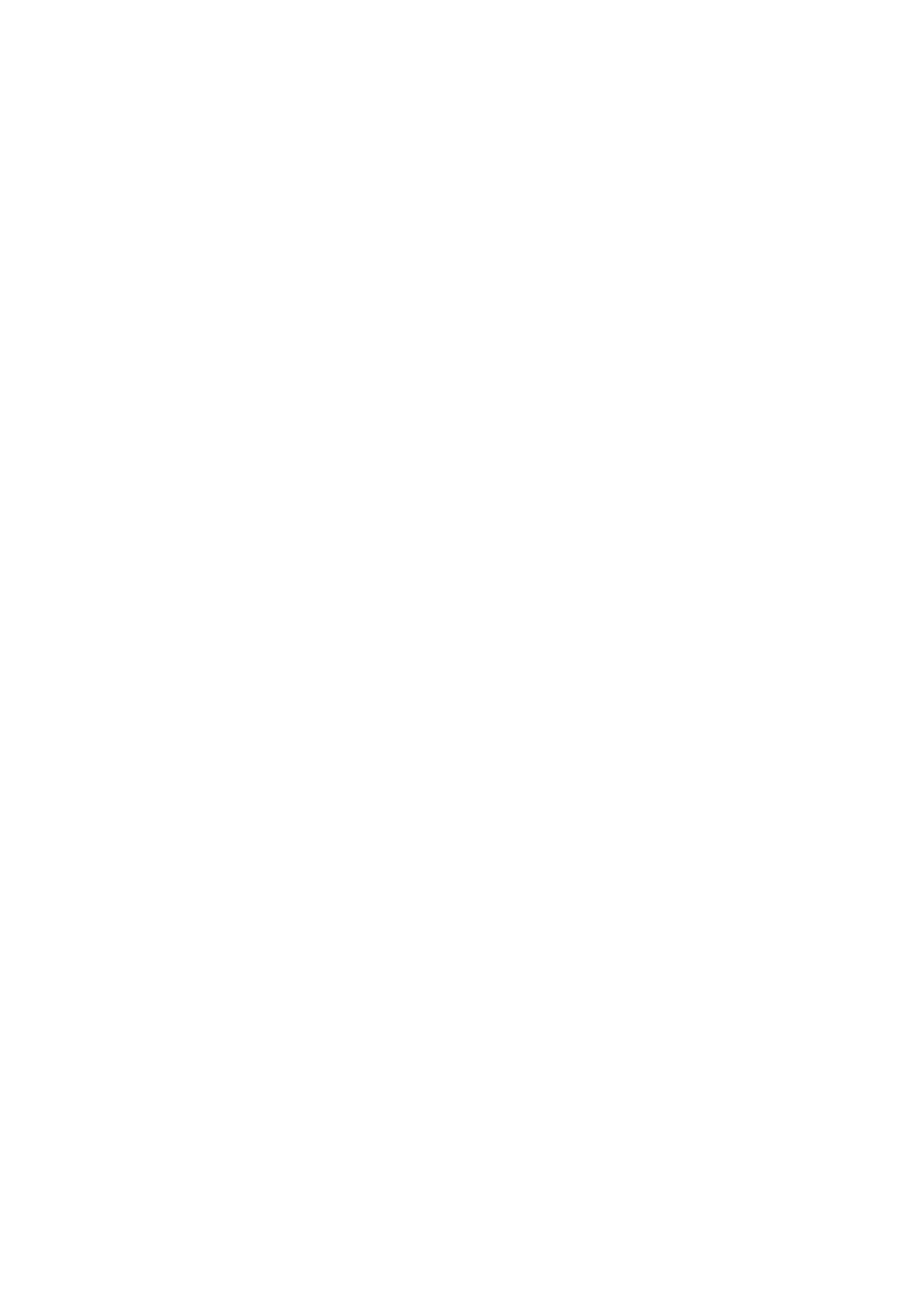

# **Scotland Excel Internal Audit Annual Report 2015-2016**

**Finance & Resources Internal Audit**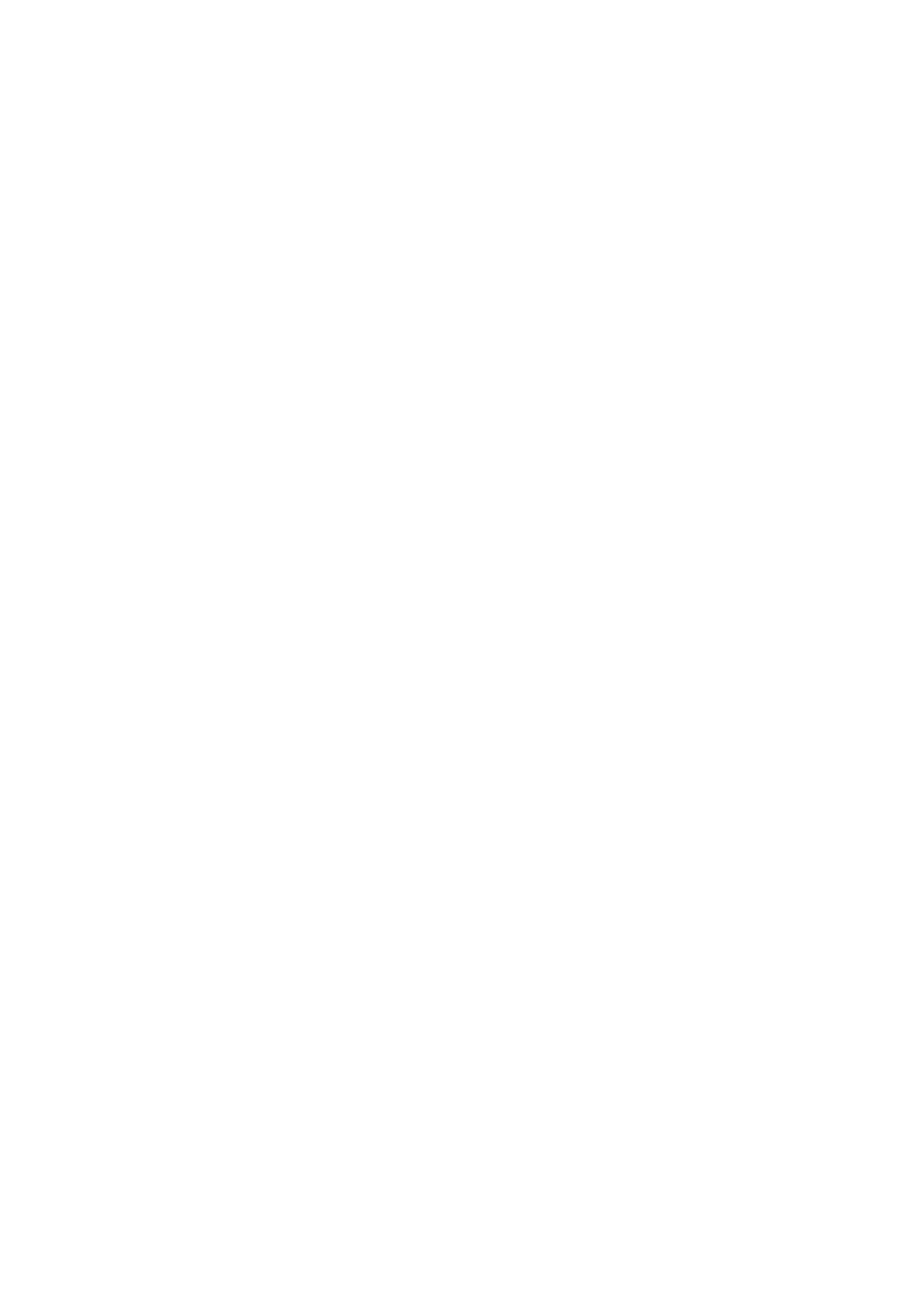# **Scotland Excel**

# **Internal Audit Annual Report 2015/2016**

# **Contents**

|    |                                                   | Page |
|----|---------------------------------------------------|------|
| 1. | Introduction                                      |      |
| 2. | Responsibilities of Management and Internal Audit |      |
| 3. | Internal Audit Activity during 2015/16            | 2    |
| 4. | <b>Review of Internal Audit Performance</b>       | 4    |
| 5. | Planned Audit Work for 2016/17                    | 5    |
| 6. | <b>Audit Assurance Statement</b>                  | 5    |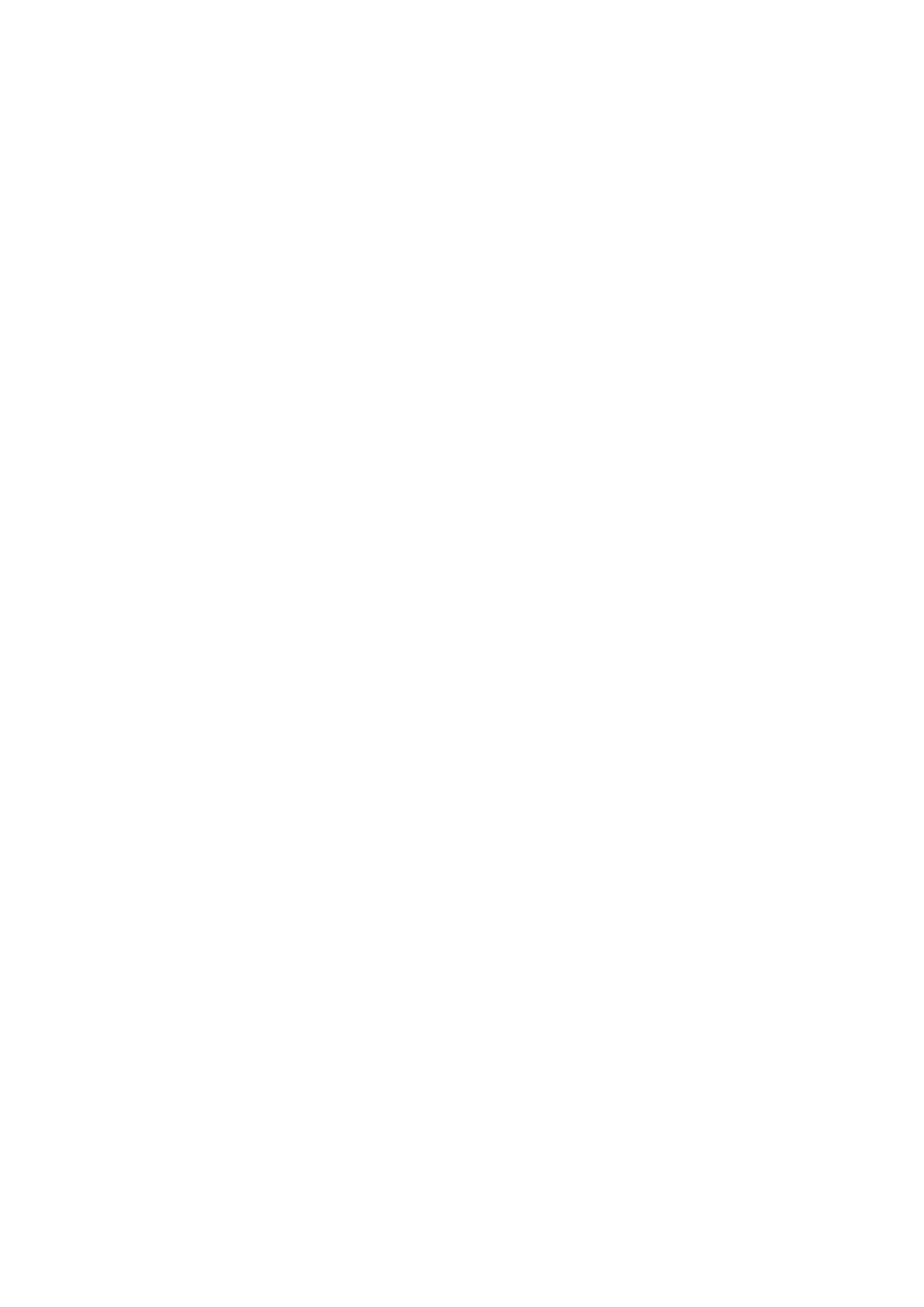# **Scotland Excel**

# **Internal Audit Annual Report**

# **1 April 2015 – 31 March 2016**

#### 1. **Introduction**

- 1.1 As host Authority, Renfrewshire Council provides an internal audit service to Scotland Excel. This includes:
	- The compilation of an annual audit plan following consideration and evaluation of those areas of greatest risk in the organisation's operation, and consultation with the Director;
	- Delivery of the planned audit assignments;
	- Follow up of previous audit recommendations;
	- Provision of any ongoing advice and support on audit and risk management related matters;
	- Provision of an Annual Report and Assurance Statement, and presentation to elected members of Scotland Excel.
- 1.2 The Service operates in accordance with the Public Sector Internal Audit Standards which defines Internal Audit's role as:

"......an independent, objective assurance and consulting activity designed to add value and improve an organisation's operations. It helps an organisation accomplish its objectives by bringing a systematic, disciplined approach to evaluate and improve the effectiveness of risk management, control and governance processes."

- 1.3 In line with the Standards, the purpose of this Annual Report is to report on:
	- The outcome of the planned Internal Audit reviews 2015/16 relating to Scotland Excel;
	- The outcome of Internal Audit reviews of supporting Renfrewshire Council corporate systems;
	- Internal audit performance:
	- Planned audit work for 2016/17:
	- The annual assurance statement which provides an opinion on the overall adequacy and effectiveness of the organisation's internal control environment.

# 2. **Responsibilities of Management and Internal Audit**

2.1 It is the responsibility of management to ensure that for the areas under their control there is an adequate and effective system of internal control which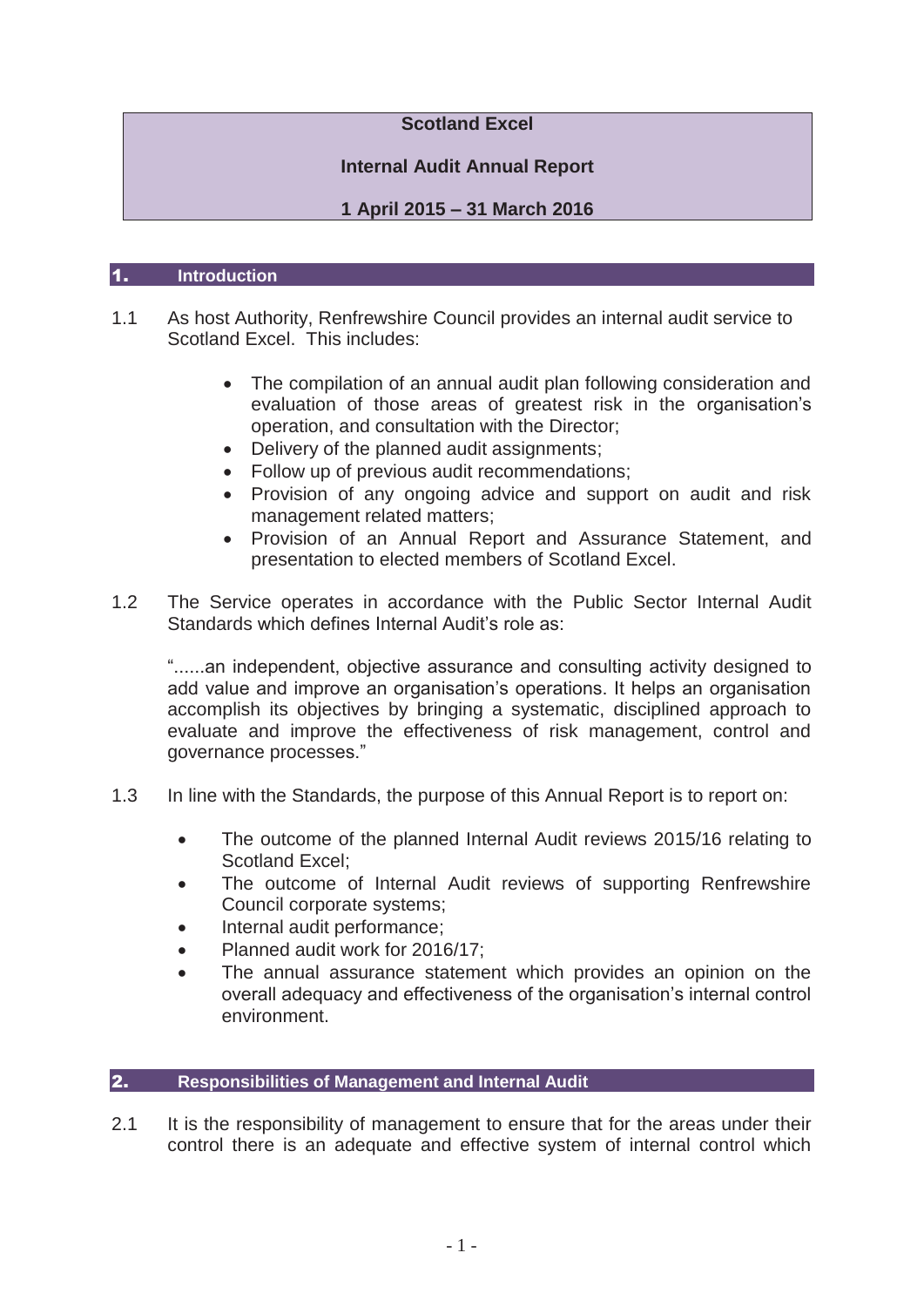facilitates the effective exercise of the organisation's functions and which includes arrangements for the management of risk.

2.2 Internal Audit is not a substitute for effective control exercised by management as part of their responsibilities. Internal Audit's role is to independently assess the adequacy of the risk management, internal controls and governance arrangements put in place by management and to undertake sufficient work to evaluate and conclude on the adequacy of those controls for the period under review.

#### 3. **Internal Audit Activity during 2015/2016**

- 3.1 The Annual Report for 2015/2016 was submitted to the Authority on 12 June 2015.
- 3.2 The following work was undertaken in relation to 2015/16 in line with the audit plan:
	- Review of the contract monitoring arrangements, focusing on the tender management stage of the procurement journey;
	- Follow up of previous audit work.
- 3.3 The findings arising from Internal Audit reviews are communicated to the Chief Officer's Management Group and the Executive Sub-Committee. A summary of the main findings are detailed in table 1 below.

#### **Table 1**

| <b>Audit Area</b>                          | <b>Conclusion</b>                                                                                                                                                                                                        |  |
|--------------------------------------------|--------------------------------------------------------------------------------------------------------------------------------------------------------------------------------------------------------------------------|--|
| <b>Contract Management</b><br>Arrangements | • Satisfactory Level of Assurance<br>• The systems in place for the<br>management of contracts during the<br>tender management stage of the<br>procurement journey are satisfactory<br>and no key risks were identified. |  |

- 3.4 The implementation rate of audit recommendations is a measure of operational culture and effectiveness. During 2015/16, 5 recommendations relating to Scotland Excel's activities were followed up. All 5 (100%) have been fully implemented.
- 3.5 Internal Audit also carried out reviews of the main corporate systems operating within Renfrewshire Council which support Scotland Excel's activity. The main findings in relation to these are summarised in table 2 below and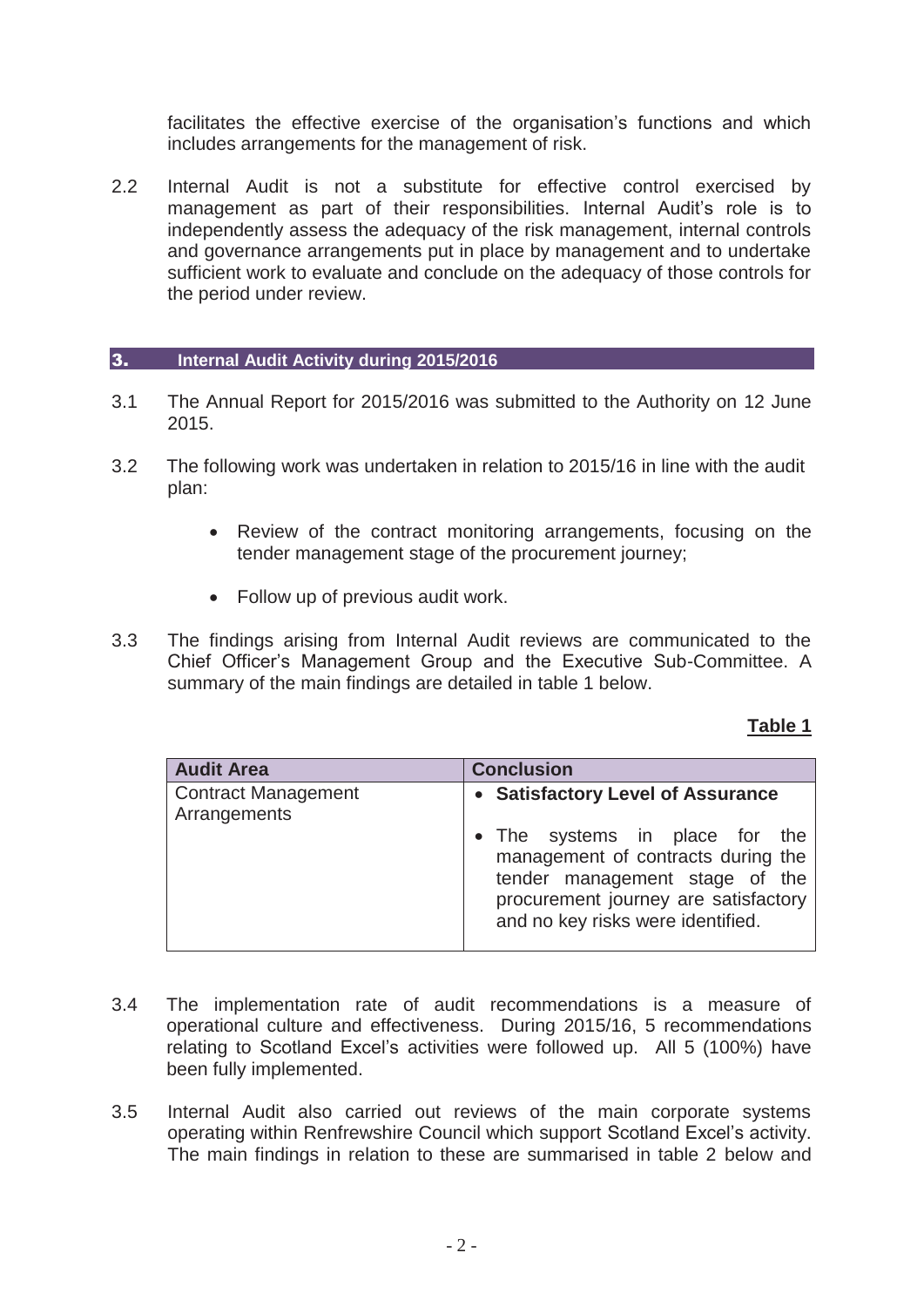Renfrewshire Council management have agreed to implement the audit recommendations made in relation to each review:

# **Table 2**

| <b>Audit Area</b>                                                 | <b>Conclusion</b>                                                                                                                                                                                                                                                                                                                                                                                            |  |
|-------------------------------------------------------------------|--------------------------------------------------------------------------------------------------------------------------------------------------------------------------------------------------------------------------------------------------------------------------------------------------------------------------------------------------------------------------------------------------------------|--|
| Payroll                                                           | <b>Satisfactory Level of Assurance</b>                                                                                                                                                                                                                                                                                                                                                                       |  |
|                                                                   | No key risks were identified. A few<br>good practice recommendations<br>made,<br>which<br>were<br>once<br>implemented, will strengthen the<br>overall effectiveness of internal<br>control.                                                                                                                                                                                                                  |  |
| Corporate Governance (Review of<br>adequacy and effectiveness)    | <b>Satisfactory Level of Assurance</b><br>$\bullet$                                                                                                                                                                                                                                                                                                                                                          |  |
|                                                                   | Internal Audit have reviewed the<br>$\bullet$<br>adequacy and effectiveness of the<br>Code and confirmed<br>that<br>the<br>Council complies<br>with<br>the<br>requirements of the Local Code of<br>Corporate<br>Governance.<br>In<br>addition, it is evident that the<br>Local Code has been subject to<br>review and updating in line with<br>national<br>guidance<br>and<br>developments in best practice. |  |
| Insurance                                                         | <b>Reasonable Level of Assurance</b><br>$\bullet$                                                                                                                                                                                                                                                                                                                                                            |  |
|                                                                   | Key risks<br>related<br>closer<br>to<br>monitoring arrangements with the<br>external claims<br>handlers<br>and<br>formalisation of the roles<br>and<br>responsibilities<br>relation<br>in<br>to<br>potential fraud.                                                                                                                                                                                          |  |
| <b>Procurement &amp; Creditors (Corporate)</b><br>Purchase Cards) | <b>Reasonable Level of Assurance</b><br>$\bullet$                                                                                                                                                                                                                                                                                                                                                            |  |
|                                                                   | The key risks relate to record<br>keeping<br>and<br>roles<br>and<br>responsibilities in relation to some<br>areas require to be clarified. It has<br>been recommended<br>that<br>a<br>working group is established to<br>review procedures.                                                                                                                                                                  |  |
| <b>Authorised Signatories</b>                                     | <b>Reasonable Level of Assurance</b>                                                                                                                                                                                                                                                                                                                                                                         |  |
|                                                                   | The majority of transactions tested<br>appropriately authorised.<br>were<br>Recommendations were made to                                                                                                                                                                                                                                                                                                     |  |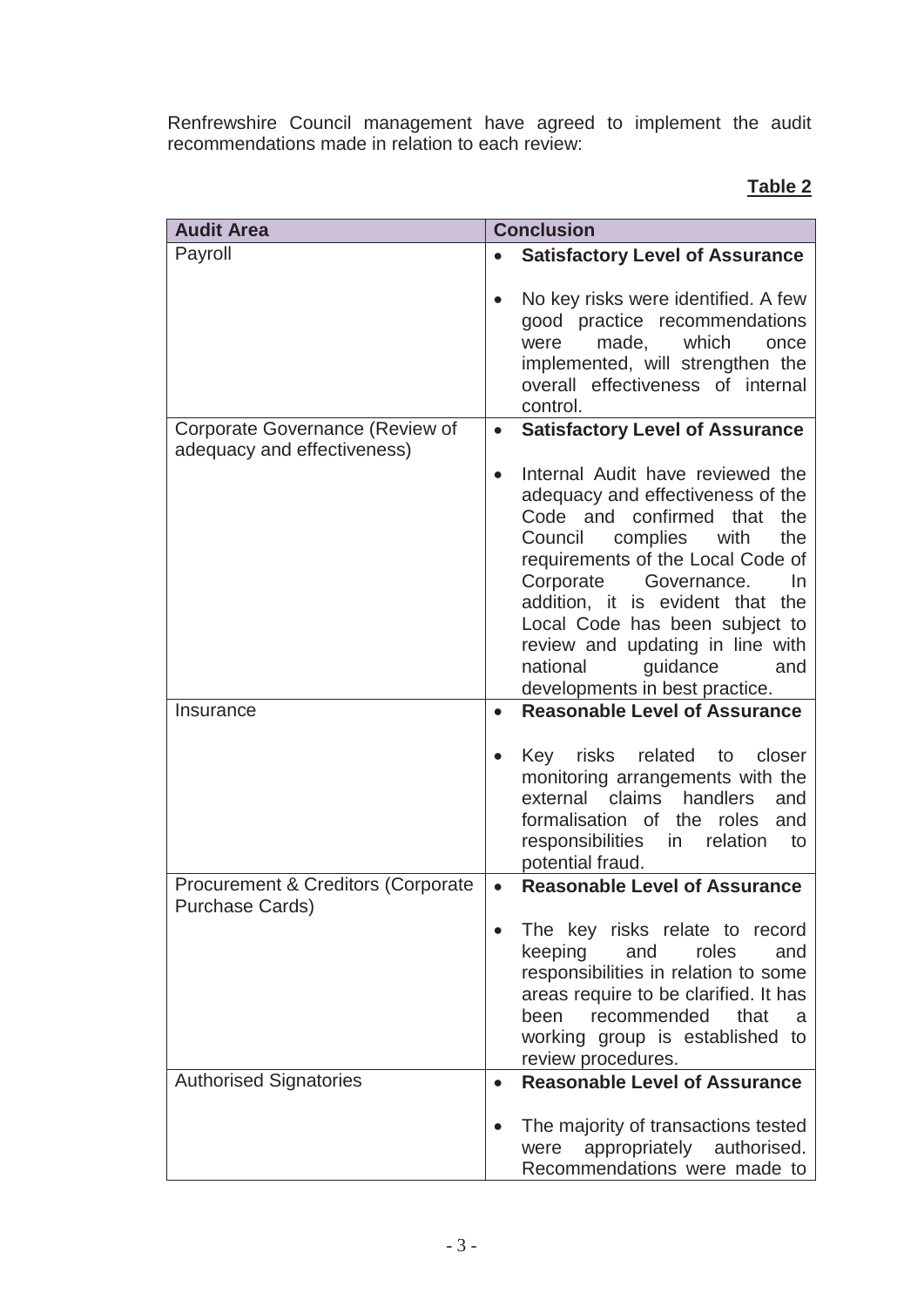|                                                    | ensure that the database is<br>brought up to date in relation to<br>changes in service personnel and<br>restrict authorisations<br>— to<br>to to<br>appropriate levels of staff that<br>have sufficient knowledge both of<br>the operational requirement for<br>provision of<br>the<br>the<br>goods/services concerned and of<br>the need for proper certification<br>and control. |
|----------------------------------------------------|------------------------------------------------------------------------------------------------------------------------------------------------------------------------------------------------------------------------------------------------------------------------------------------------------------------------------------------------------------------------------------|
| Corporate Governance (Employee<br>Code of Conduct) | <b>Reasonable Level of Assurance</b><br>$\bullet$                                                                                                                                                                                                                                                                                                                                  |
|                                                    | The employee code of conduct is<br>currently being<br>revised.<br>Recommendations were made in<br>relation to ensuring all employees<br>sign for the revised code and<br>there is a process to ensure on-<br>going awareness.                                                                                                                                                      |

# 4. Review of Internal Audit Performance

4.1 Internal Audit produces regular reports on its performance during the year against a range of measures set annually by the Director of Finance and Resources. These are set out in the following table.

 **Internal Audit Performance 2015/16** 

# **Table 3**

| <b>Performance measure</b>                                                           | <b>Target 2015/16</b> | <b>Actual 2015/16</b> |
|--------------------------------------------------------------------------------------|-----------------------|-----------------------|
| % of audit assignments<br>completed by target date                                   | 95%                   | 96.9%                 |
| % of audit assignments<br>completed within time budget                               | 95%                   | 97.7%                 |
| % of audit reports issued within<br>three weeks of completion of<br>audit field work | 95%                   | 99.3%                 |
| % completion of audit plan for<br>the year*                                          | 95%                   | 95.1%                 |

\* this measures the completion percentage as at 31 March. 100% of the plan is ultimately delivered through the finalisation of the outstanding elements in the new financial year.

The figures in table 2 show that all targets have been achieved.

# $-4-$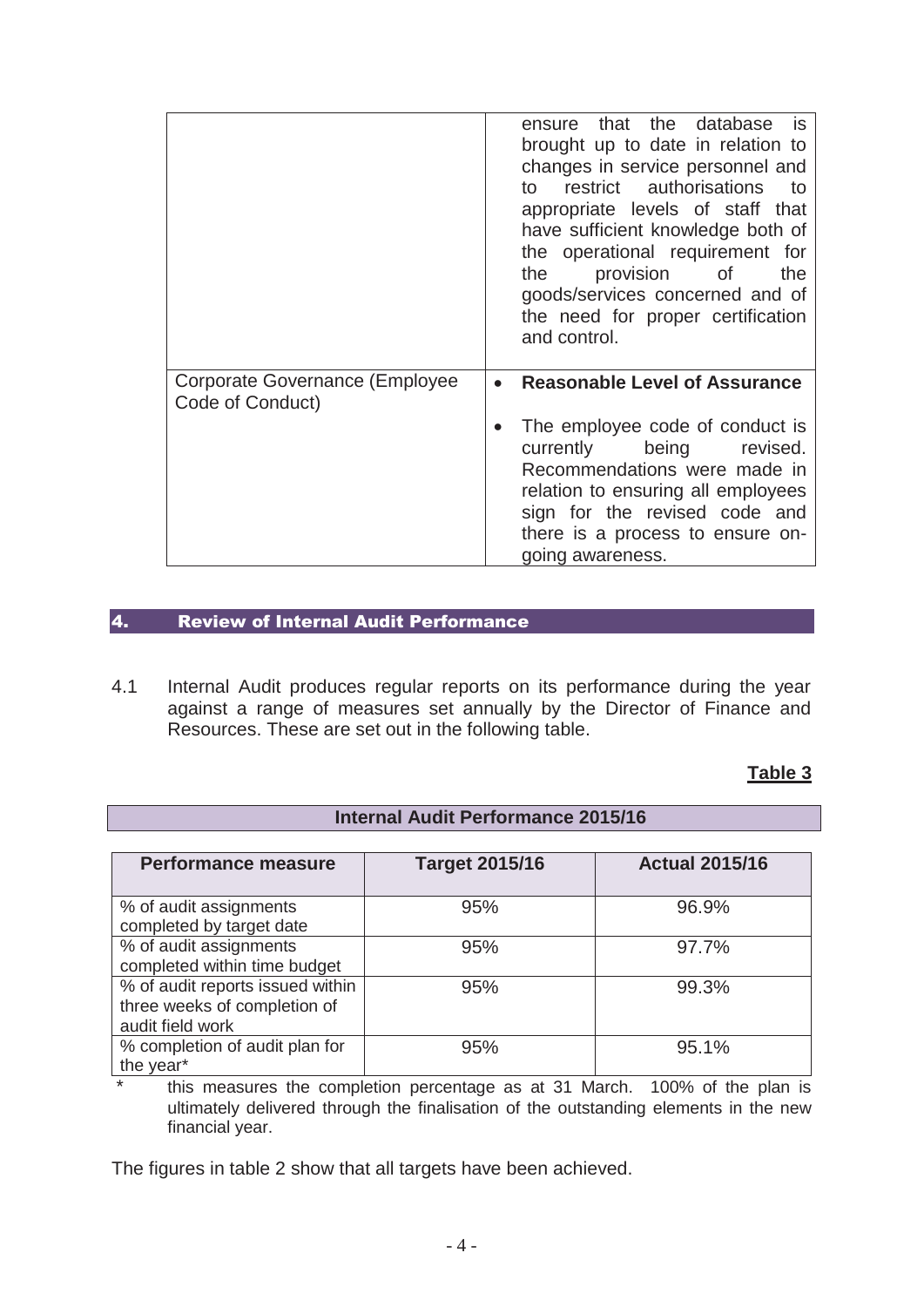- 4.2 The Chief Auditor is required to develop and maintain a quality assurance and improvement programme that covers all aspects of the internal audit including conformance with the standards. The Chief Auditor is currently undertaking a self assessment exercise in preparation for the planned external quality assessment due to commence in May 2016.
- 4.3 External Audit

External Audit's review of the internal audit service concluded that the internal audit service operates in accordance with the Public Sector Internal Audit Standards (PSIAS) and has sound documentation standards and reporting procedures in place.

4.4 Customer Service

Internal Audit issues customer satisfaction surveys at the conclusion of assignments. These measure the level of satisfaction with the way in which the audit was conducted and with the audit report's findings and recommendations. A total of 14 surveys had been issued during the 2015/16 year, and 8 were returned. Returned survey forms showed that 100% of auditees were satisfied with the service provided against a target of 100%.

4.5 Risk Management

The responsibility for co-ordinating risk management activity across the council and its associated bodies lies with internal audit. Risk management performance is detailed in Renfrewshire Council's risk management annual report.

# 5. Planned Audit Work for 2016/17

- 5.1 Following a risk based assessment of the activities of Scotland Excel and consultation with the Director, the following internal audit work has been agreed for 2015/16:
	- A review of governance arrangements,
	- $\bullet$  Follow up of previous audit work;
	- Ad-hoc internal audit and risk management advice.
- 5.2 An annual report for 2015/2016 will also be provided to the Joint Committee.

# 6. Audit Assurance Statement

6.1 Internal Audit has performed its work in accordance with the role defined in paragraph 1.2. The audit work performed has been reported to the Director, and to the Joint Committee in this annual report. Where areas for